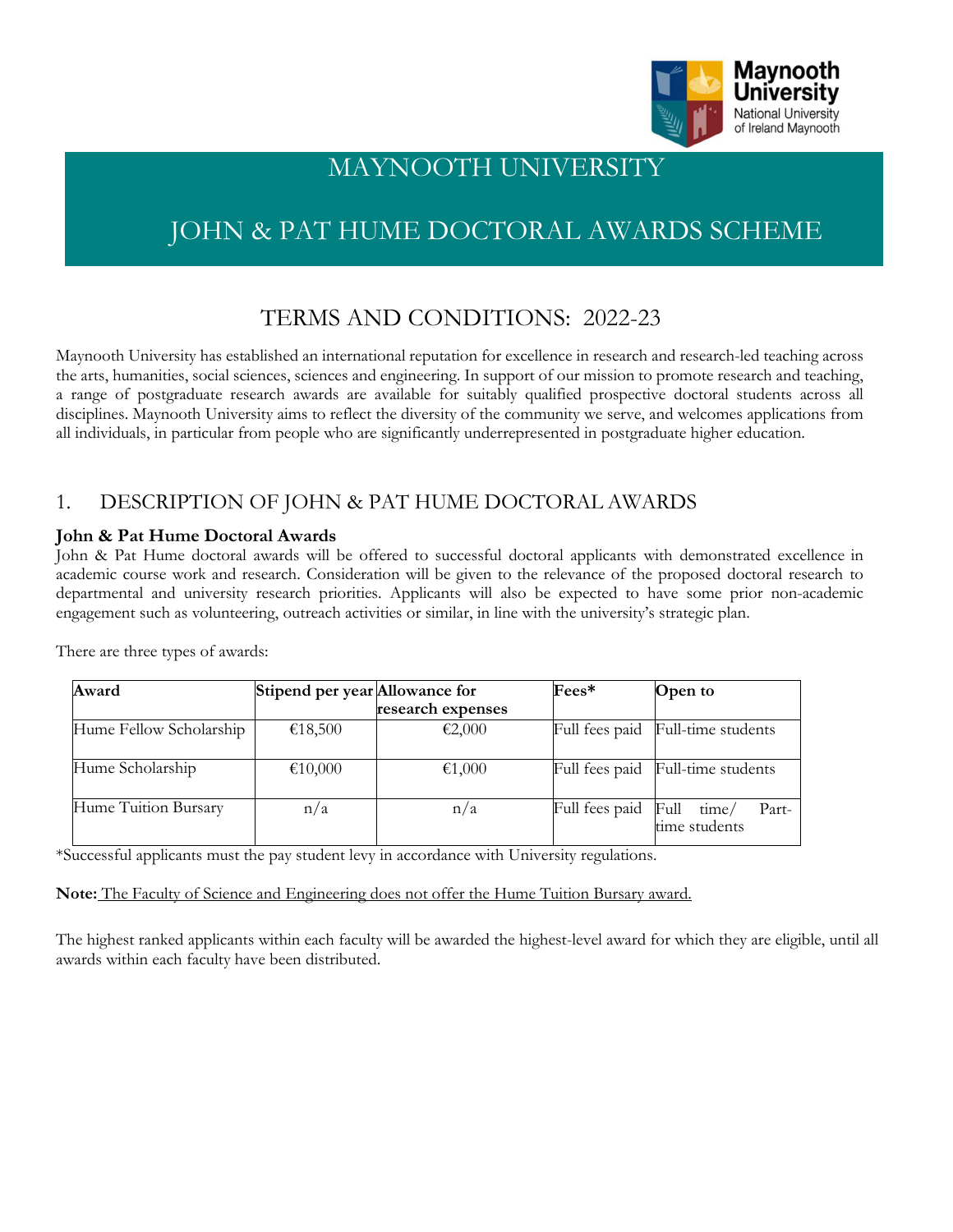#### **John & Pat Hume: Equality, Diversity and Inclusion Doctoral Awards**

As part of our commitment to equality, diversity and inclusion (EDI), Maynooth University funds three Hume EDI Doctoral awards annually in areas where there is significant under-representation, including women in STEM, and the Maynooth Access Programme (MAP) target groups highlighted in our Strategic Plan 2018- 2022:

#### **i. Women in STEM (WISH) Hume Fellow Scholarship**

**A**s part of the Athena SWAN initiative, Maynooth University funds two Women in STEM Hume (WISH) Fellow scholarships annually. The WISH Fellow Scholarship aim to encourage women to take up a career in science, technology, engineering or mathematics through research.

Awards will be offered to the top two ranked female doctoral applicants with demonstrated excellence in academic course work and research. All applicants are subject to the eligibility requirements as stated in the John & Pat Hume Doctoral Awards Scheme Terms and Conditions.

The WISH Fellow Scholarship are available for STEM research projects, with particular priority given to departments in which female students are underrepresented. These include: Chemistry, Computer Science, Electronic Engineering, Experimental Physics and Theoretical Physics.

All eligible applications for WISH Fellow Scholarship will also be considered automatically for the John & Pat Hume doctoral awards. Only one award may be held by each successful applicant. The value of the WISH Fellow Scholarship is €20,500 (€18,500 stipend and €2,000 expenses) plus full fees for 4 years.

#### **ii. Maynooth University Access Programme (MAP) Hume Scholarship**

The Maynooth University Access Programme (MAP) Hume scholarship aims to encourage people from communities and groups underrepresented in higher education, and who often face barriers to participation and success in higher education, to take up a career in research.

The award will be offered to successful doctoral applicants with demonstrated excellence in academic course work and research. This award is available to applicants who are underrepresented in higher education including;

- Entrants to higher education from socio-economic groups that have low participation inhigher education (entered through Higher Education Access Route – HEAR and/or supported by a Higher Education Institution Access Office/Programme);
- First time, mature students;
- Students with disabilities (entered through Disability Access Route to Education DARE and/or supported by a Higher Education Institution Disability Office/Service);
- Other widening participating entry routes.

For the MAP awards, priority may be given to applicants from target groups that are particularly under- represented in higher education, and/or who have faced additional challenges in accessing opportunities in education (e.g. socio-economic disadvantage; applicants with a physical/sensory disability; Irish Travellers; lone parents; refugee/asylum seekers; or where an applicant is member of more than one target group under- represented in higher education). Priority may be given to applicants from target groups who face multiple challenges.

All applicants are subject to the eligibility requirements as stated in the John & Pat Hume Doctoral Awards Scheme Terms and Conditions. All eligible applications for this award will also be considered automatically for the John & Pat Hume doctoral awards. Only one award may be held by each successful applicant and the value of the MAP scholarship is  $\epsilon$ 11,000 (€10,000 stipend and €1,000 expenses) plus full fees for 4 years.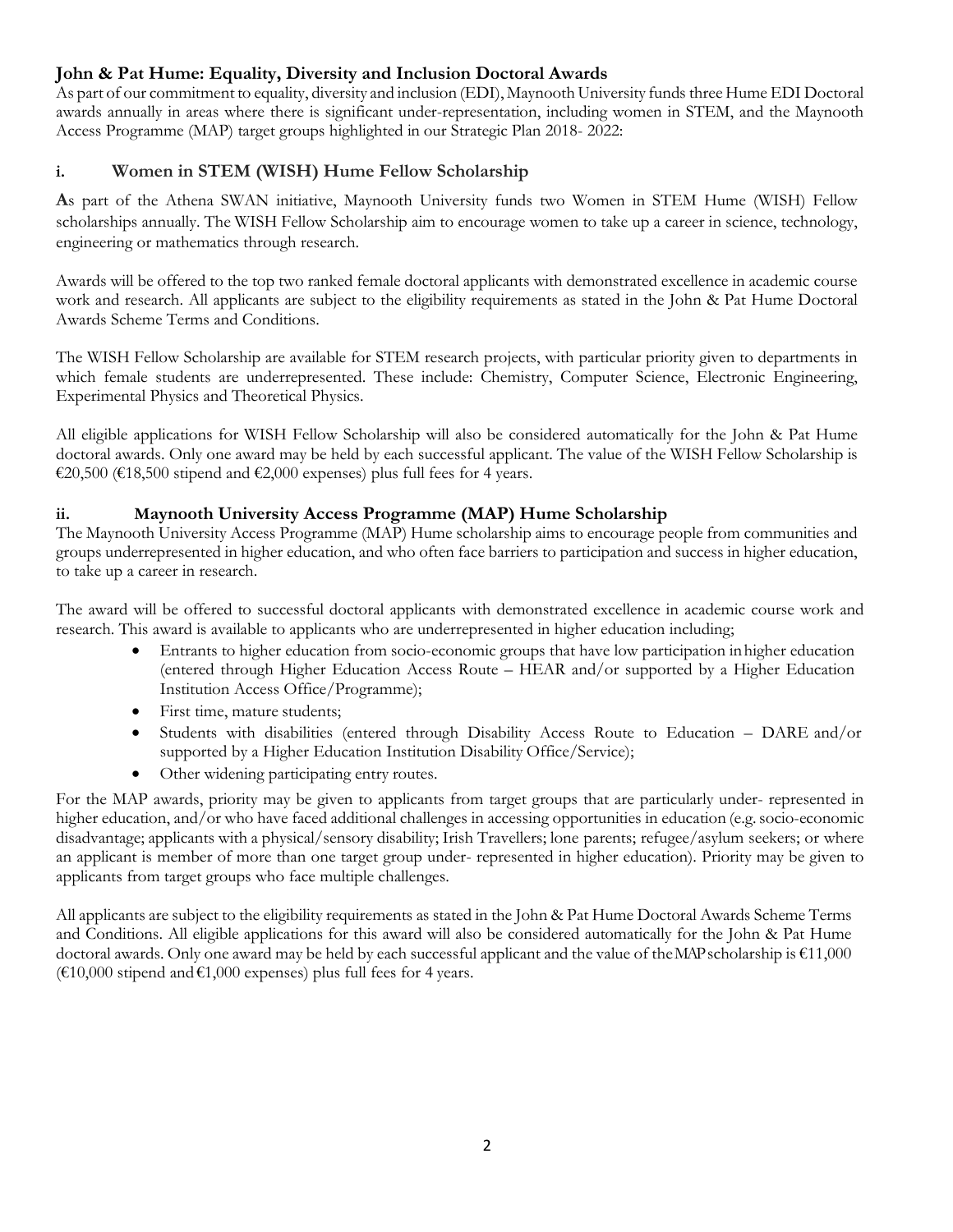# 2. DURATION OF AWARDS

The maximum duration of Hume Scholarships is four years.

The maximum duration of the Hume Tuition Bursaries is four years for award holders studying full time and six years for award holders studying part time.

Continuation of funding is subject to satisfactory annual progress and continued compliance with the terms and conditions of the award.

If the progress of the awardee is recorded as unsatisfactory during the departmental annual review, the Vice President of Research or the President's nominee may revoke the funding.

# 3. MODE OF STUDY & ELIGIBILITY

# **a. Mode of study**

Only full-time students are eligible for the Hume Scholarships. Full time and part time students are eligible for Hume Tuition Bursaries.

All Hume Doctoral Award holders will register with Maynooth University. Students in joint PhD programmes cannot use the Hume award for fees payments in other universities.

If applicants intend to pursue a joint supervision programme at Maynooth University, they must choose a lead department and supervisor in the online application system and they will be ranked in the lead department and faculty. They will not be evaluated in the second supervisor's department; their file will be distributed only for assessment in the department and faculty of the primary supervisor.

### **b. Eligibility**

The minimum standards for eligibility for MU John & Pat Hume doctoral awards of any type are:

- All applicants must have a first class or upper second-class honours bachelor's degree, or the equivalent, in the discipline of the department of application, or in a cognate discipline approved by the proposed supervisor.
- If undergraduate examination results are not known at the time of application, Maynooth University may make a provisional offer of a scholarship on condition that the scholar's bachelor's (equivalent) degree result is a first class or upper second-class honours.
- If a scholar does not have a first class or upper second-class honours bachelor's degree (or equivalent), they must possess a first class or upper second-class master's degree in the discipline of the department of application or cognate discipline as approved by proposed supervisor.

Degrees may be from Ireland, the EU or from any recognised international university. Equivalency of degrees awarded and results obtained outside of Ireland will be determined by the Vice President of Research or President's nominee.

In certain cases, where a higher diploma operates as a master's qualifier, the higher diploma result can be considered equivalent to a primary degree.

Applicants in the final year of the qualifying degree apply on the basis of expected results. Should results be unavailable at the time of award offers, applicants with the highest ranking will be made conditional offers, (subject to confirmation of actual results). If the required qualification is not achieved, the university shall deem the applicant ineligible and rescind the conditional offer.

### **c. Nationality**

Applicants of any nationality are eligible to apply.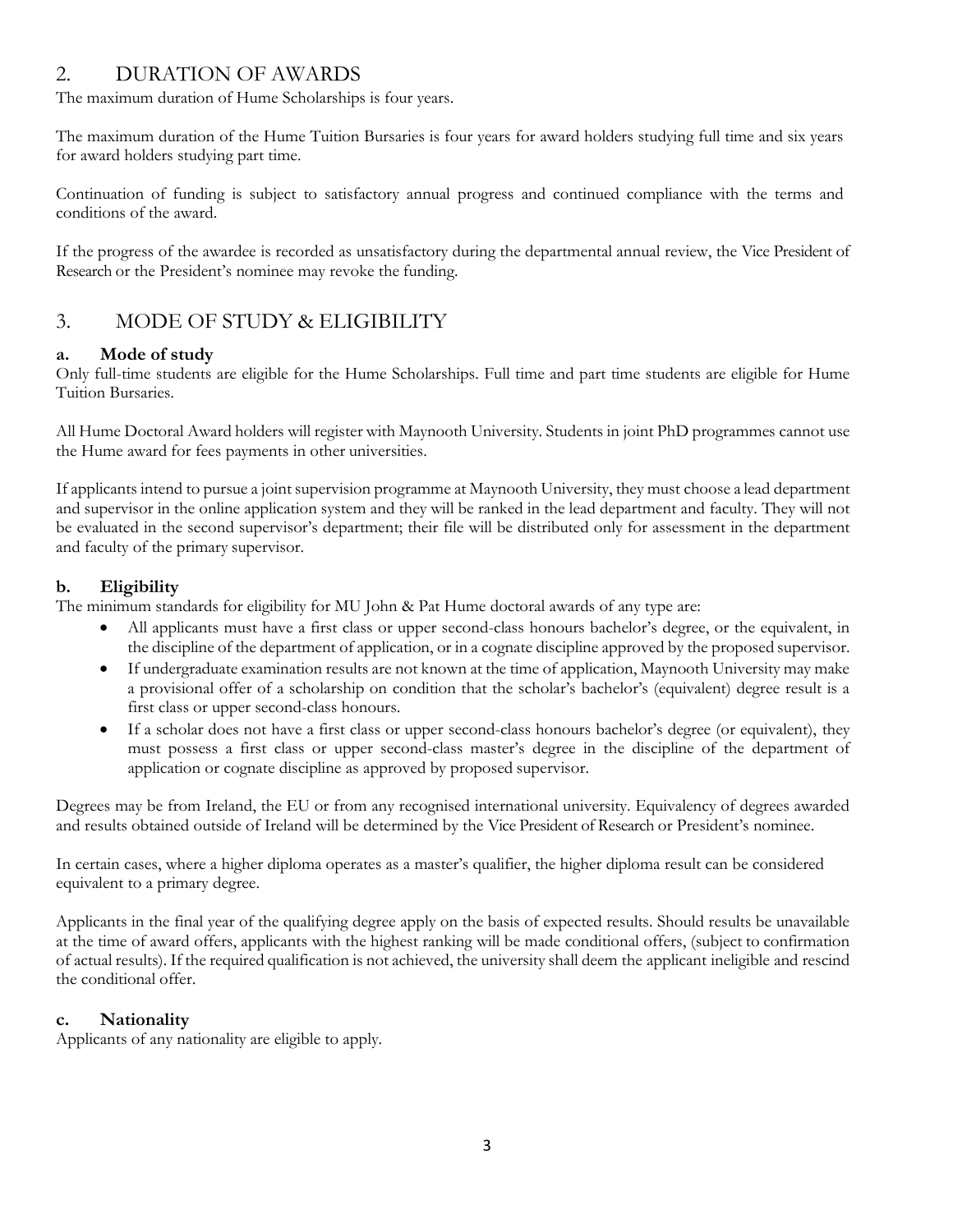#### **d. Exclusions**

- Those who have commenced a postgraduate research degree at Maynooth University prior to application are not eligible for an award for that degree.
- Those who hold only a pass degree qualification and who do not meet the required standard of qualification as stated under *Term 3b. Eligibility* are not eligible to apply.
- Those who have received a Maynooth University John & Pat Hume doctoral award are not eligible to apply for funding for a second postgraduate degree under the Maynooth University John & Pat Hume doctoral awards scheme.
- Applicants who do not qualify for an exemption from income tax in relation to income arising from the award according to Section 193 Taxes Consolidation Act 1997 are only eligible for the Hume Tuition Bursary.

Address any enquiries regarding eligibility to [humephdscholarship@mu.ie.](mailto:humephdscholarship@mu.ie)

### 4. DUTIES OF AWARD HOLDERS

The primary duties of MU John & Pat Hume doctoral award holders are to advance their study with the objective of completing the doctoral degree within the expected timeframe. Before engaging in any additional activities, either within the University or outside, award holders must carefully consider possible implications of such activities for their progress and should only engage in other activities to the extent that they will not negatively impact on their primary duties as a research student.

MU John & Pat Hume doctoral award holders who wish to develop their teaching skills, contribute to pedagogical developments in their discipline and develop other skills to enhance their employability outsideof the University may also be considered for activities such as tutorials, laboratory demonstrations, marking and/or similar related work for which they will receive additional payment subject to University guidelines, policies and procedures. Please note, there is no obligation on the University to offer the scholar any additional paid work, and there is no obligation on the scholar to accept any such offers of paid work. Moreover, any such work, where offered, is to exclusively advance the scholars training and development in their capacity as a Doctoral Scholar.

John & Pat Hume doctoral award holders are required to contact the Research Development Office by email to humephdscholarship@mu.ie if they intend to suspend or withdraw from their studies, regardless of the reason, before they submit the postgraduate registration suspension/withdrawal form. Should an award holder fail to comply with this requirement, funding will cease and the Research Development Office will seek to recover funds paid to the award holder for the period from the date of suspension/withdrawal of postgraduate registration where applicable.

It is the responsibility of award holders to inform the Research Development Office a[t humephdscholarship@mu.ie](mailto:humephdscholarship@mu.ie) of any change of their bank account details, address, telephone or e-mail within two weeks of such a change. Notification of such changes must be submitted using the Postgraduate Scholarship Stipend Form (signed by the award holder). To obtain this form, contact [humephdscholarship@mu.ie.](mailto:humephdscholarship@mu.ie)

John & Pat Hume doctoral award holders are required to inform the Research Development Office at [humephdscholarship@mu.ie](mailto:humephdscholarship@mu.ie) when they have submitted their thesis for examination.

Upon completion of their programme, John & Pat Hume doctoral award holders are required to provide follow-up contact details in a final report submitted to the Research Development Office a[t humephdscholarship@mu.ie.](mailto:humephdscholarship@mu.ie.) Award holders must agree to being contacted after graduation for the purposes of collecting information on Hume graduates' career outcomes.

The University reserves the right to terminate funding to award holders who fail to fulfil their duties and to seek reimbursement where applicable.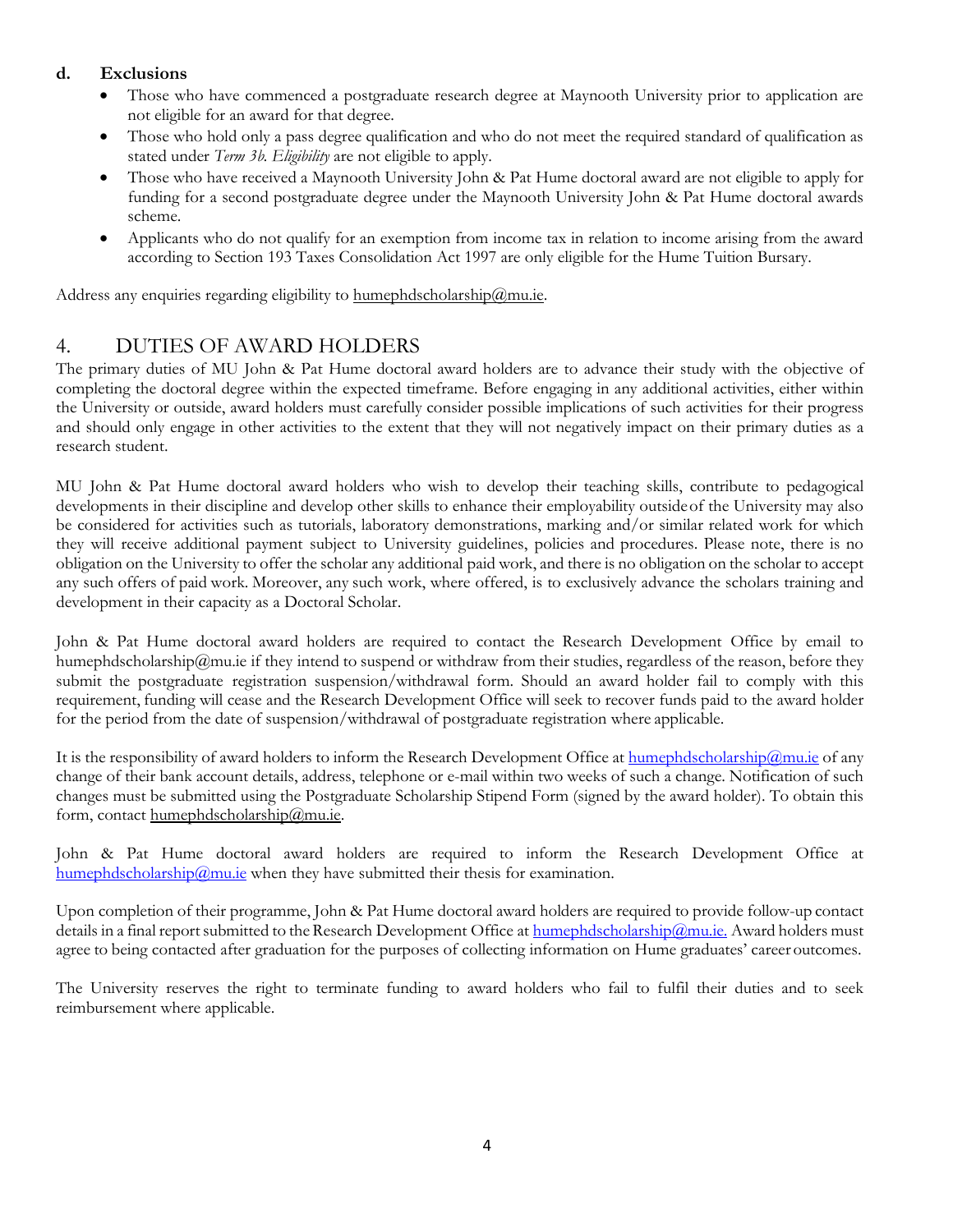# **5. TENURE OF AWARDS**

#### **a. Mode of study**

The maximum duration of awards, as specified above, is subject to satisfactory progress and reporting. The funding will cease at the end of four years of full time study or six years of part time study, even if the award holder is still enrolled in the postgraduate programme.

#### **b. Payment of Awards**

Payments of stipends awarded under Hume Scholarships will be made monthly by direct funds transfer into the award holder's bank account, typically on 28th day of each month, with the first payment of a year of study being in October or February. The fees portion of the scholarship will be managed internally by the Research Development Office and Fees & Grants Office.

#### **c. Non-transferability of Awards**

John & Pat Hume doctoral awards can only be held in the department and faculty in which it was awarded. In exceptional cases, a request to transfer department and/or change supervision arrangements may be presented by the scholar and supervisor to the Research Development Office with a letter of support from the head of the original department and a letter of support from the head of the department and supervisor(s) receiving the award holder. If the proposed transfer is between faculties, the Vice President of Research will consult with the relevant faculty deans. If approved the transfer, no additional award will be made available to the awarding faculty to compensate for the transferred award.

John & Pat Hume doctoral awards are tenable at Maynooth University only.

#### **d. Other Awards**

MU Hume Scholarships awarded under this scheme cannot be held in conjunction with any other award where the stipend paid through the University combined with the stipend received under this scheme exceeds €22,000 per annum. For example, holders of Irish Research Council or Teagasc Walsh postgraduate awards may not simultaneously receive a doctoral award under the John & Pat Hume doctoral awardscheme.

Hume Tuition Bursaries cannot be held in conjunction with any other scholarship or other source of funding that includes fees contribution. In cases where the fees contribution available under another scholarship or funding source is lower than applicable fees, Hume Tuition Bursaries will cover the difference between fees due and fees contribution from other scholarship or funding sources. This would apply, for example, to scholars subject to non-EU fees who receive a fees contribution at EU level only from the other source.

The same rules apply in cases where students are receiving a stipend and/or fees contribution under an externally funded award, such as Science Foundation Ireland grants, EU Horizon 2020 grants, or funding provided by an organisation other than a research funding agency (e.g., a company or non-profit organization). University researchers are generally expected to secure the full costs of student fees and stipend from the external funding body.

John & Pat Hume doctoral awards may be used as a "stepping stone" towards securing other funding and award holders are strongly encouraged to apply for external awards (such as the Irish Research Council) after completing the first year of their programme. If a John & Pat Hume doctoral award holder subsequently secures funding from a third party, then in recognition of that achievement the student will continue to be recognised as a Maynooth University John & Pat Hume doctoral award holder and can retain the corresponding title.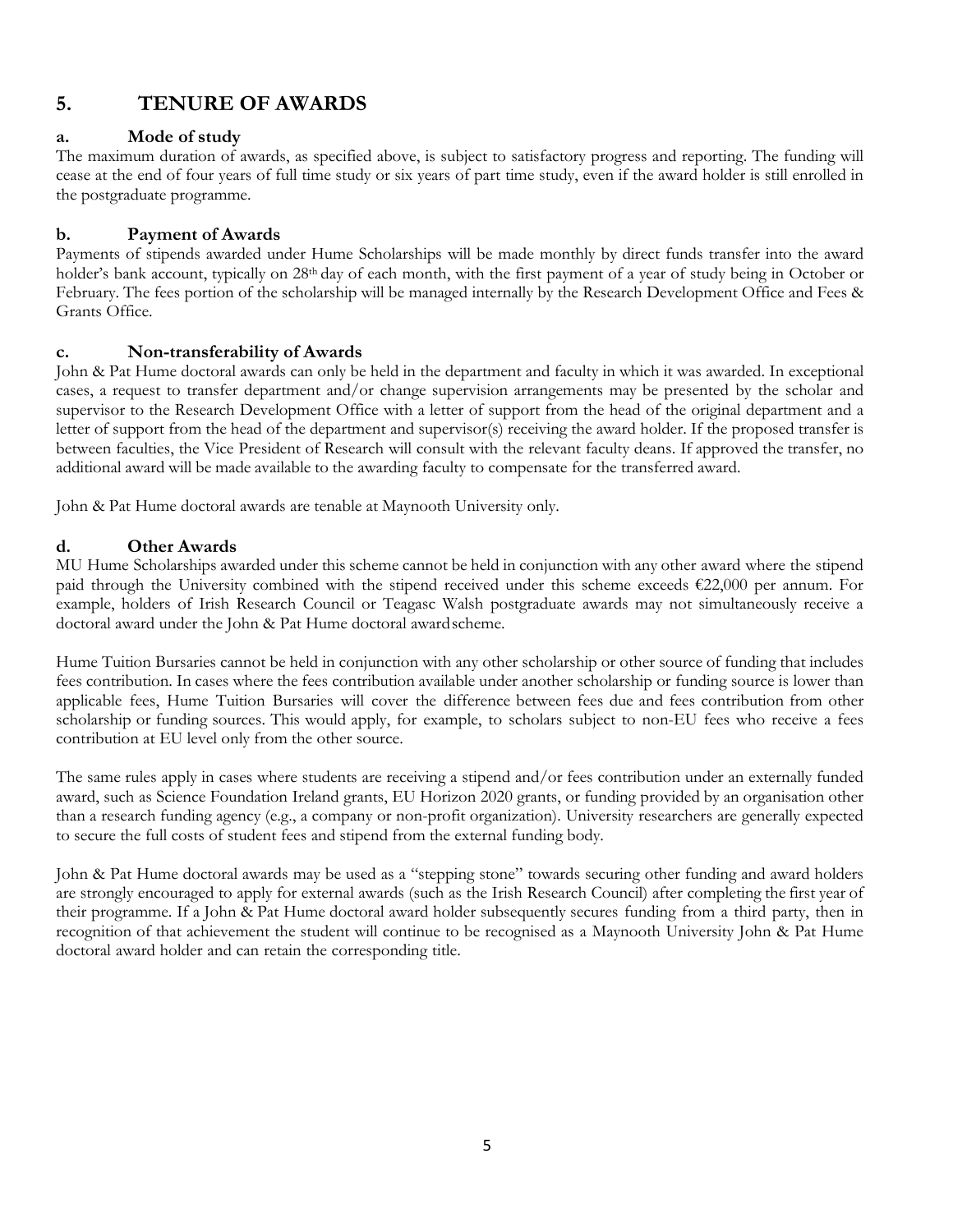In this case, funding provided under the MU John & Pat Hume doctoral awards scheme will cease (or may be reduced as applicable) effective from the date when the new funding commences.

MU John & Pat Hume doctoral award holders are required to inform the Research Development Office about any funding received during their award tenure, regardless of the amount awarded, source or purpose of the funding.

# 6. MANAGEMENT OF RESEARCH EXPENSES

Eligible direct research expenses include essential research supplies such as consumables; books and journals; pay-as-yougo access to national research infrastructure; software and hardware critical for the research; archival research costs; conference travel and registration; generic and/or specialist disciplinary skills training; and publishing and write-up costs. Only vouched expenses incurred in carrying out the research project will be funded. Unused funds can be rolled over to the next year, subject to the award holder's successful progress and continued registration, for the duration of the award.

Expenses incurred outside the four year funding term are not eligible under the award.

The scholar, in collaboration with their academic supervisor, is responsible for appropriate financial planning and spending during the funding term of the awards.

It is the responsibility of the scholar and their academic supervisor to ensure expenditure complies within the award holder's budget limits and MU financial policies.

Where the hard-bound copy of the thesis is submitted before the end of the funding term, the award holder must inform the Research Development Office immediately whereupon funding to the awardee will cease.

### 7. REPORTING

Continuation of funding will be conditional on satisfactory progress.

All John & Pat Hume doctoral award holders must report annually their review their progress to the Departmental Research Student Progress Committee as per MU University annual review guidelines.

Those who have succeeded in another research funding competition and as a result have ceased receipt of all funding under this scheme are not required to submit a report.

### 8. APPLICATION PROCESS

Applicants wishing to be considered for John & Pat Hume doctoral awards must first make contact with a Maynooth University department or research institute to discuss their suitability for a research programme. A list of department contacts is available on the website at https:/[/www.maynoothuniversity.ie/departments.](http://www.maynoothuniversity.ie/departments) Applicants are required to make arrangements with a prospective supervisor to support their application and provide the name and email address of the proposed supervisor in the application form.

Applications for awards will be made through an online application form. Instructions will be provided in a guide for applicants made available at https://www.maynoothuniversity.ie/graduate-studies/john-pat-hume-doctoral-awards following the launch of the scheme.

All applicants, including Maynooth University students and graduates, must ensure that two references are submitted and obtain confirmation from the proposed supervisor that they are willing to accept a request to supervise the applicant (through the online application platform).

Applicants must include copies of official diplomas and transcripts for all degrees obtained and listed on the application form. For diplomas and transcripts in languages other than English, documents in the original language must be accompanied by an English translation. Originals or certified copies of official diplomas and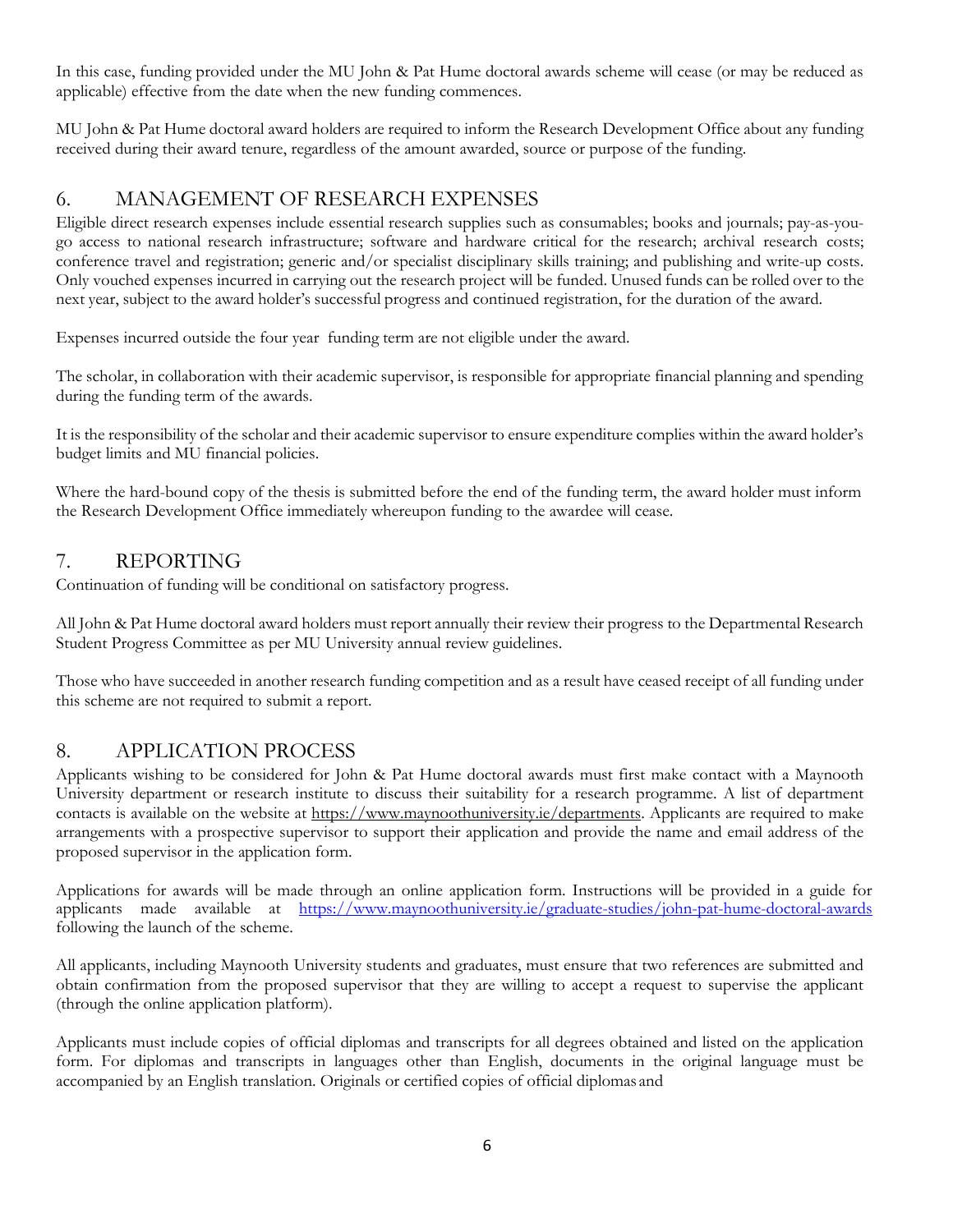transcripts will be required from applicants selected for awards. Offers will be conditional on providing originals or certified copies of official diplomas and transcripts. Should an applicant fail to provide these upon request, the award offer will be withdrawn.

Incomplete applications not accompanied by two references, supervisor's confirmation of support or transcripts as outlined above will be deemed ineligible and will be excluded from assessment. Late submissions will not be accepted.

Applicants wishing to be considered for the award of a John & Pat Hume- Equality, Diversity & Inclusion Doctoral Award under WISH or MAP are required to complete a designated EDI section of the application form. The information contained in this section will not be shared with the department or faculty assessment panels, but will be used by the Vice President of Research in collaboration with the EDI Office/MAP to identify applicants eligible for the WISH and MAP awards.

# 9. JOHN & PAT HUME DOCTORAL AWARDS: ASSESSMENT PROCESS

#### **John & Pat Hume Doctoral Awards**

All applications for award under this scheme will firstly be assessed against the following criteria:

*Quality of the applicant*. This criterion includes excellence in academic and research achievements as well as applicants' non-academic accomplishments, in line with the university's mission and strategic plan. References will be considered as evidence for the applicant's suitability for a career in research.

*Quality of the project proposal*. This criterion includes aims and objectives of the proposed research, proposed methodology, feasibility of the proposal and plans for dissemination.

*Fit of the proposed research and the applicantwith the department's expertise and research areas*. The application form asks for a statement outlining the reasons why the applicant chose Maynooth University and their proposed supervisor. Relevance to the university's research priorities will be also considered.

Applications must meet a minimum quality threshold in order to be deemed eligible for award of a scholarship.

Each Faculty will establish an assessment panel which will determine by agreed procedures a ranked list of those applications recommended for award of a scholarship by the Faculty. The two criteria –quality of the applicant, quality of the project proposal– will be equally weighted in the assessment. Faculties will also determine a reserve list of further eligible applicants. Applicants shortlisted for the Hume Fellow Scholarship may be invited for an interview, either in person or via videoconference.

The decisions of the Faculty panels will be final.

#### **John & Pat Hume: Equality, Diversity and Inclusion Doctoral Awards**

The Vice President of Research in collaboration with the EDI Office/MAP will use the Hume-EDI section of the application form to identify applicants eligible for the WISH and MAP awards. Only applications that meet the minimum quality threshold will be eligible for award of a scholarship.

All applications for EDI doctoral awards will be considered and ranked by the relevant Faculty panel.

The ranking of the relevant Faculty panel will be taken into consideration for all EDI applicants. The final decision on all WISH and MAP awards will be taken by the EDI Office/MAP and the Vice President of Research.

The Research Development Office will coordinate the assessment process and will inform applicants of the outcome.

#### **a. Notification of Awards**

Final rankings will be decided before the end of June 2022. Applicants whose eligibility for MU John & Pat Hume doctoral awards are subject to pending final results will receive conditional offers, to be confirmed (or withdrawn) when official final results become available.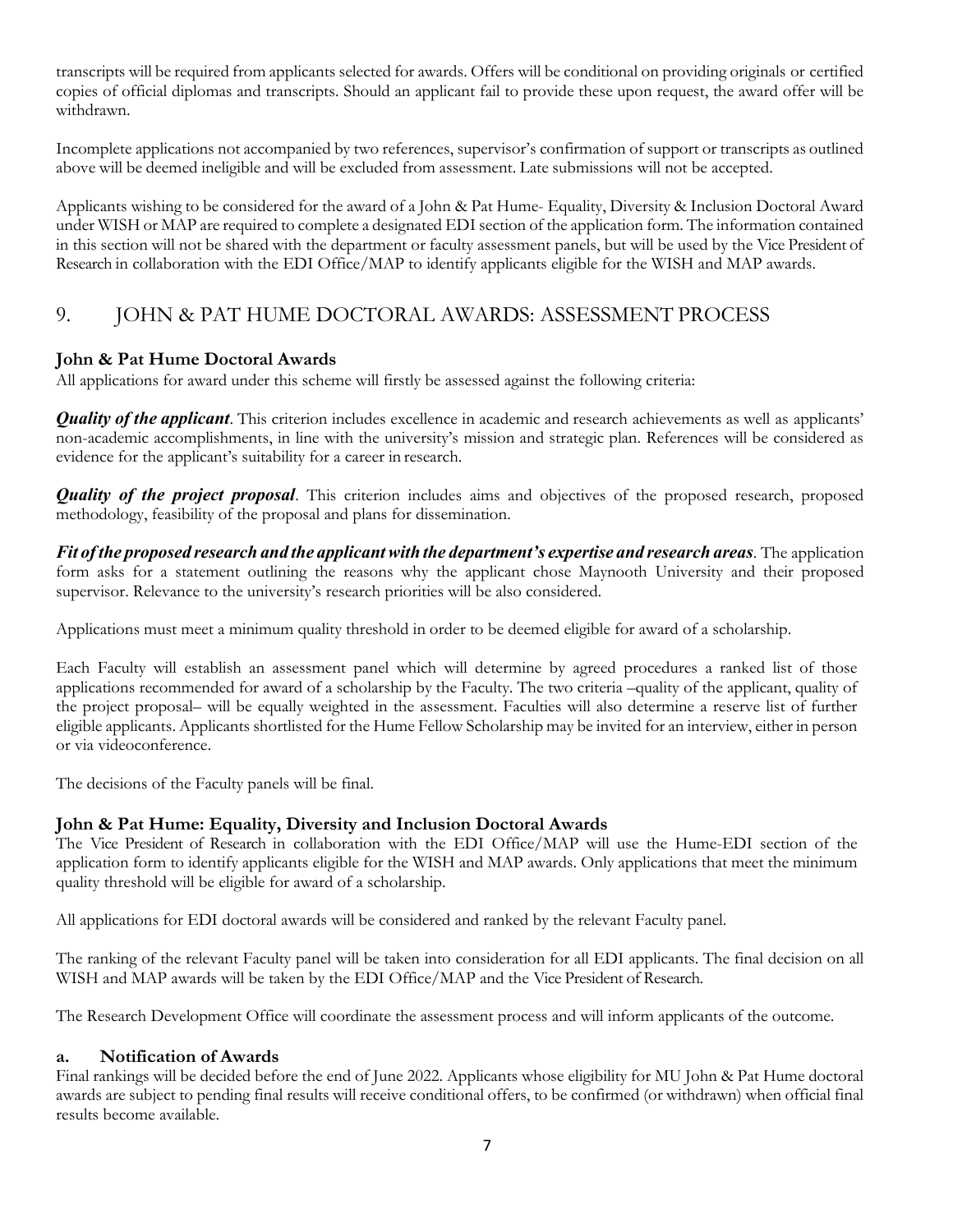Where an award offer is either withdrawn (as per above), or not accepted by the applicant, the Research Development Office will automatically offer the award to the next ranked applicant as per the relevant faculty ranking.

# 10. DEFERRALS AND SUSPENSIONS

John & Pat Hume doctoral awards may not be deferred or suspended other than for eligible career breaks (e.g. maternity or parental leave) or in exceptional circumstances (e.g. illness) and with the permission of the Vice President of Research. Requests for deferrals/suspensions are considered on a case-by-case basis. Only deferral/suspension requests made in advance of the period of absence will be considered andcan be granted for a maximum of one year.

Award holders requesting deferral or suspension must email the Vice President of Research at humephdscholarship@mu.ie explaining why a deferral or suspension is needed, for what duration, and what progress has been made to date. The supervisor shall email the Vice President of Research at humephdscholarship@mu.ie to support the deferral/suspension.

If the deferral/suspension occurs without prior written approval by the Vice President of Research, the award will be revoked and cannot be reinstated.

# 11. MISCELLANEOUS

John & Pat Hume doctoral award holders who withdraw from their studies will be ineligible to apply for the award again. An award must be first taken up within the academic year of the award. The latest date for first registration is 1st February of that academic year.

Award holders may, with the permission of their research supervisor, spend part of the academic year engaged in research at other institutions in Ireland or abroad.

It is the responsibility of the supervisor to inform the head of department and Vice President of Research at humephdscholarship@mu.ie if an award holder is not devoting sufficient time or effort to the research). In such cases, the award may be terminated and the recipient may be required to repay monies advanced.

Award holders must acknowledge Maynooth University's support in all relevant publications, disseminations and outreach activities.

All award holders must make a declaration of all sources of awards, scholarships, and grants when accepting an award. This declaration must be countersigned by the head of department and supervisor.

The University reserves the right to suspend or terminate a John & Pat Hume doctoral award and/or require reimbursement by the award holder of payments made to the award holder if in the opinion of the university there has been a material breach of the terms and conditions as outlined in this document.

Maynooth University reserves the right to amend these Terms and Conditions at any time.